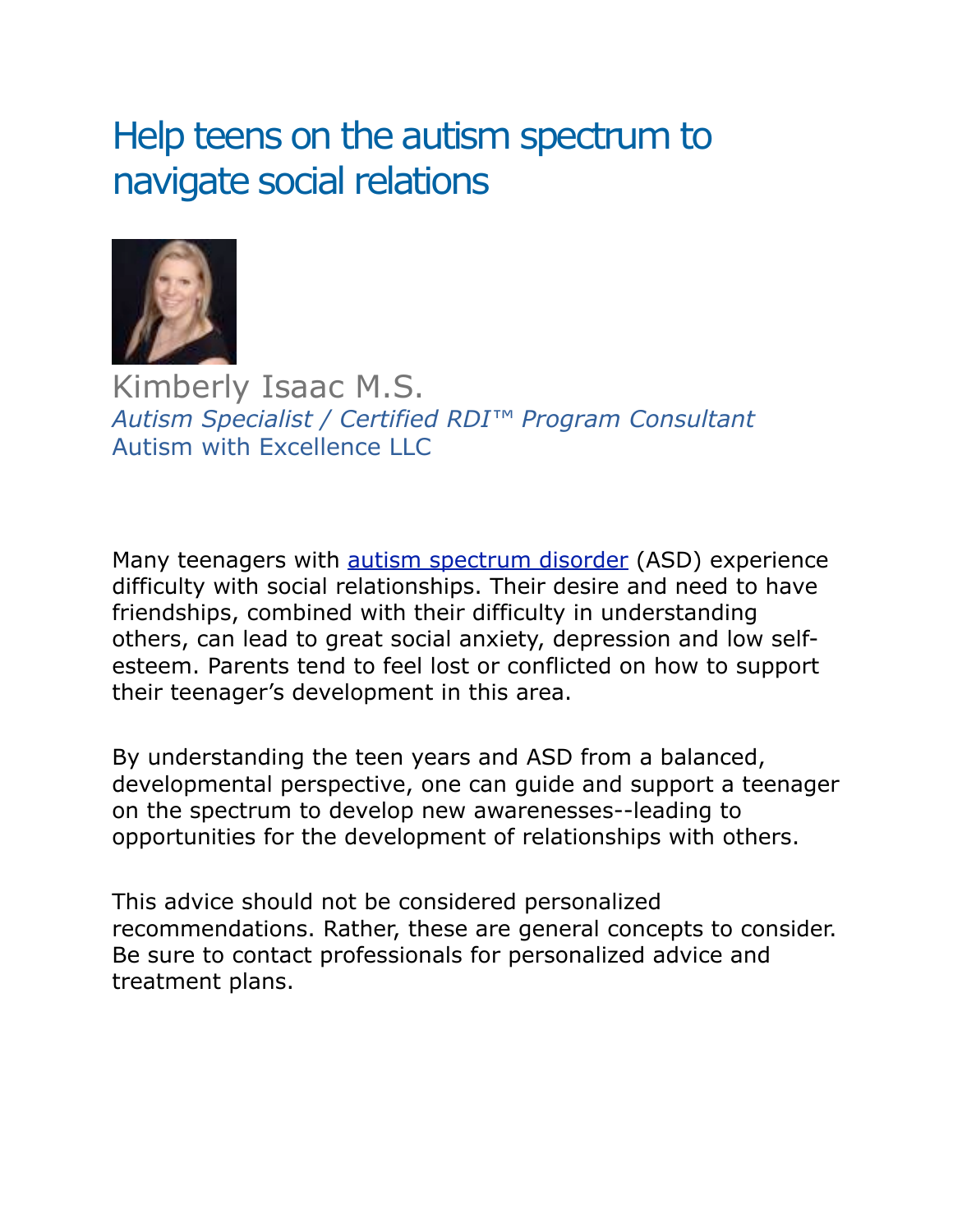### **Do**



- grasp the complexity of relationships
- share your thought process
- seek understanding
- preview social scenarios
- evaluate placement

### **Don't**



- assume your teen understands
- push kids to be like peers
- ignore or dismiss feelings of depression and anxiety
- believe that everything is ASD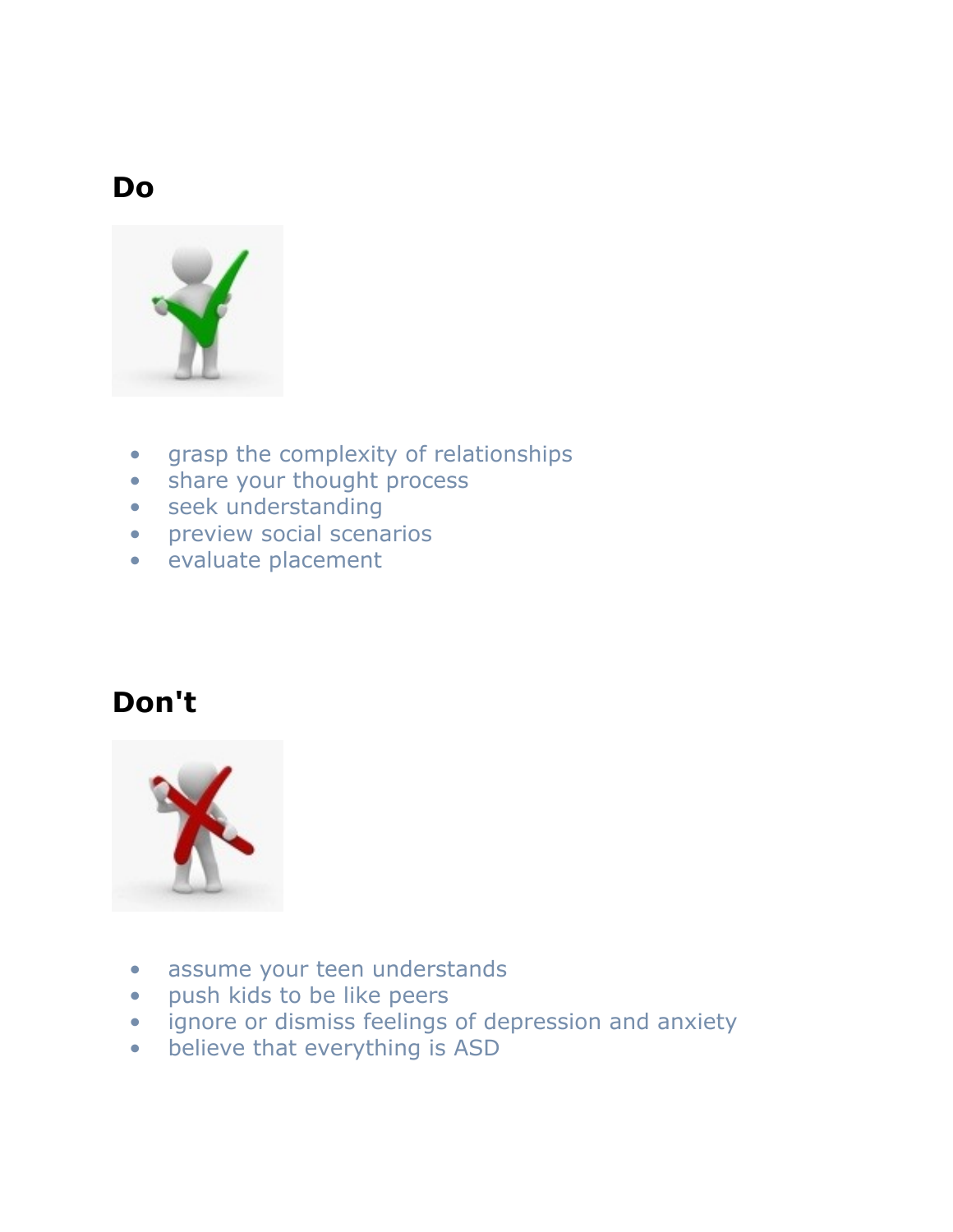### **Do**

### **Do grasp the complexity of relationships**

Friendships, dating and work relationships require so much more than spoken language, social skills and social rules. One area of difficulty that goes beyond measurable skills has to do with the ability to process social information. In typical cognitive development, our brains grow in ways that connect certain regions to allow us to focus on multiples. This means managing multiple pieces of information simultaneously, as well as developing the ability to rapidly shift attention to different pieces of information.

Pieces of information include things such as spoken language, gestures, facial expressions, posture, context and prior experience in a stream or flow in our thoughts--with us being able to shift easily back and forth, and simultaneously as needed, during a social interaction. These dynamically connected regions allow us to carry out these functions in order to make better sense of what is going on within social interactions.

However, the brain of a person on the spectrum develops differently. Regions that are supposed to grow and connect do not connect in a typical way. Instead, other regions of the brain develop. These other regions are responsible for concrete information processing. This is why individuals on the spectrum tend to focus on their own ideas, concrete language and rules, as well as starting and stopping points. Individuals on the spectrum have difficulty processing the content in their own minds at any given time, due to the fact that they are operating from where their brains are strongest.

The pace at which typical teenagers are socializing is very fast, in comparison to what a teen with ASD is able to process. Much of the information within an interaction flies by the person on the spectrum--unprocessed and unaccounted for--due to the speed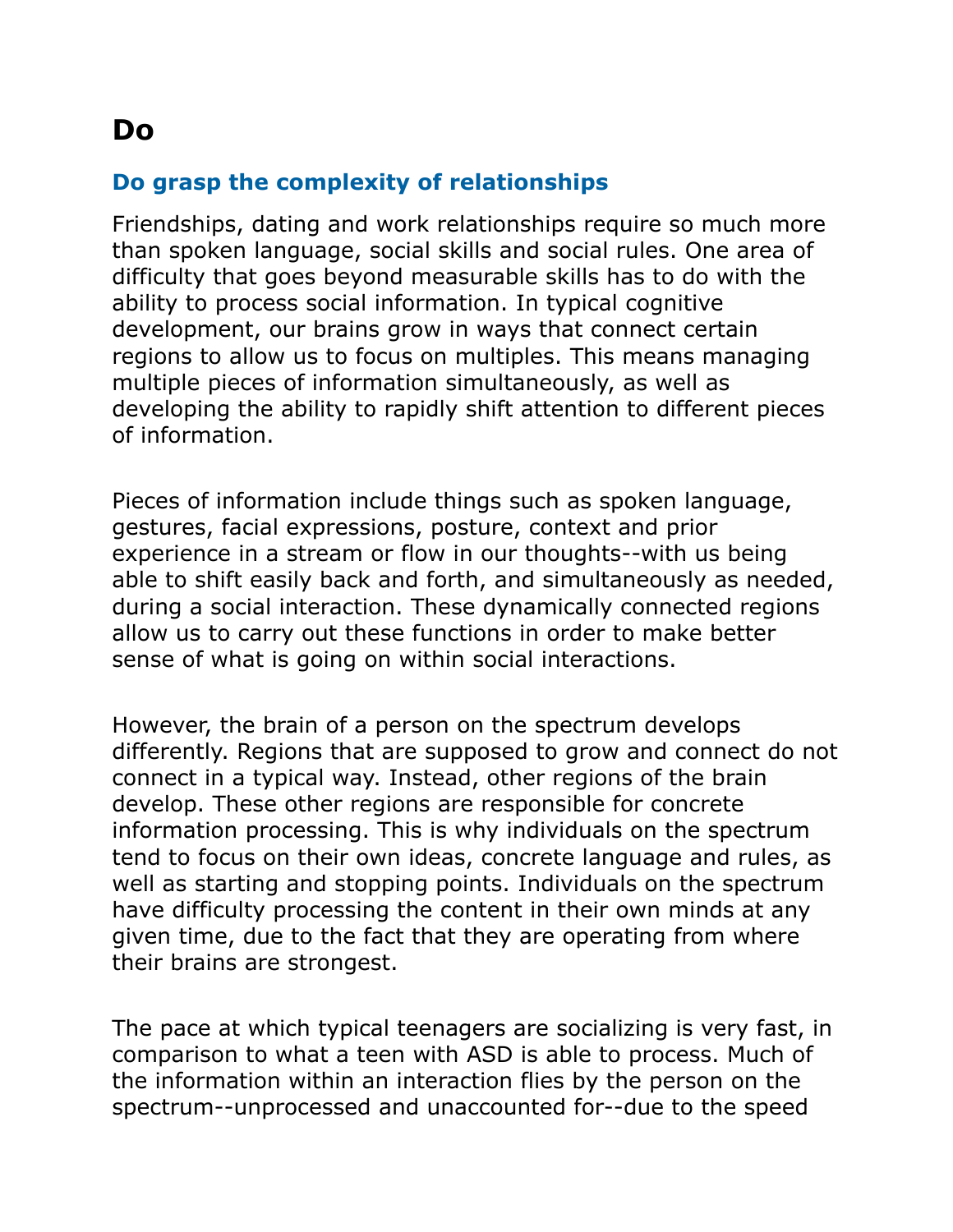and ability to manage multiple pieces of information. Consequently, teens on the spectrum tend to miss important pieces of information within social interactions.

#### **Do share your thought process**

The good news is that the brain is highly plastic. Brain plasticity is a term that refers to the brain's ability to change as a result of experience. We can provide deliberate experiences that target regions of the brain, which are responsible for this dynamic growth.

As a parent, you can create opportunities for your teen to develop dynamic thinking and gain perspective by adjusting your communication at home. Focus on sharing your thought process out loud, particularly the "why" of thoughts and actions. Make the invisible (what is going on in your mind) more visible (clearer and informational) through your communication. By slowing down and sharing your thought processes, you can provide insight into how others may be thinking and focused.

#### **Do seek understanding**

It is vital to take the time to better understand what your teens are thinking, as well as HOW they are thinking. This is more important than directing them or telling them what to do in situations. You must gain information about them. The more you know about how your teens are thinking, the better you will be able to help them. Often times, we are making best guesses on what they may need to understand, as they don't always initiate or express information that helps us understand. More often than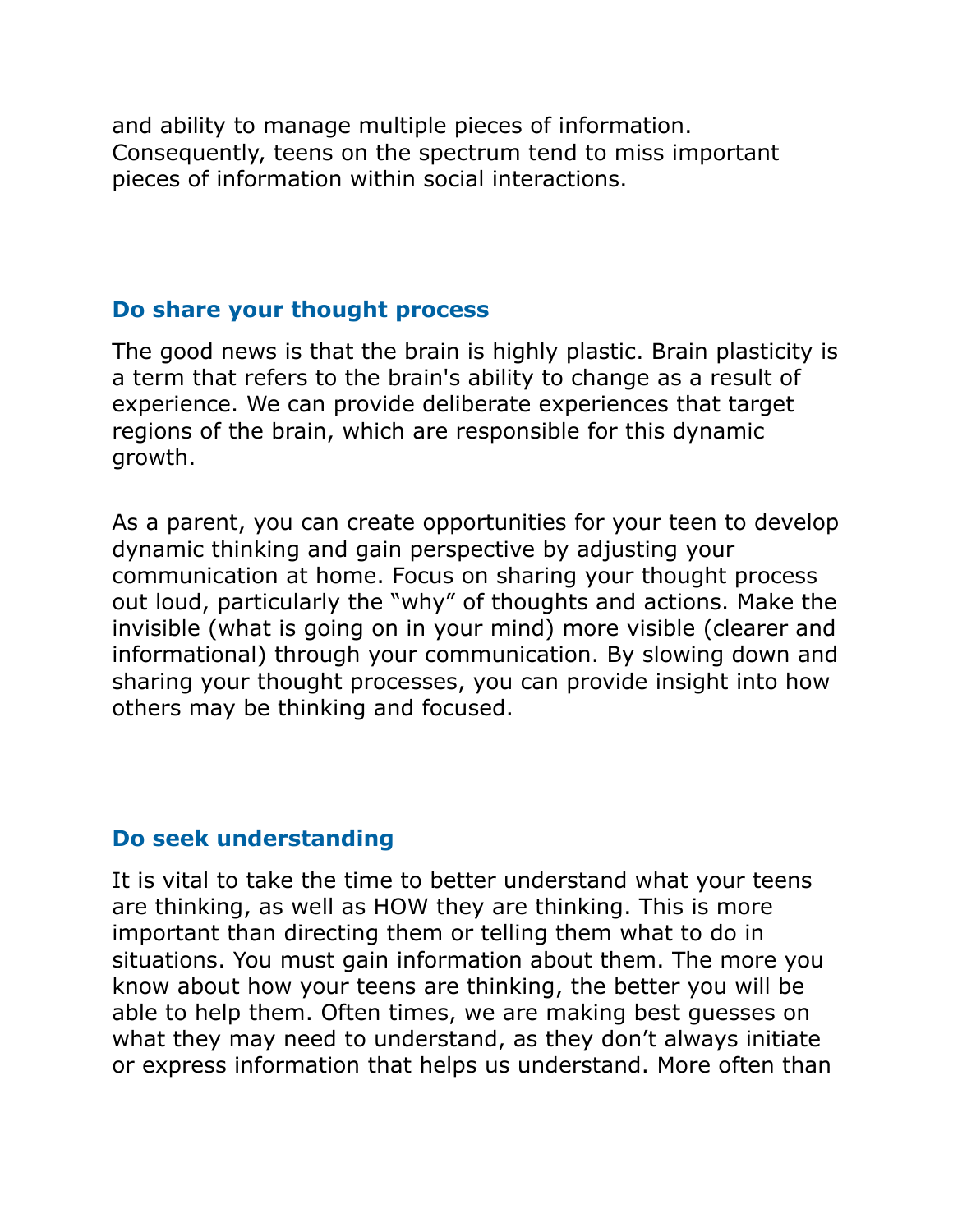not, what they are focused on and consider relevant is different than what we are focused on and consider relevant.

Use phrases such as, "I want to understand you better" and "I want you to understand me better." This communication sets up the focused mindset of learning and exploring about each other versus being focused on what to say and how to say it. This focus leads to clearer understanding, reciprocity and creates a space for growth in the communication and relationship. By making communication an exploration, you can teach a focus of process. This takes the stress and pressure off of the teen to do things right.

#### **Do preview social scenarios**

We cannot predict and prepare for every situation that comes in life. However, we can take the time to help think about possible social scenarios with our teens. Sit together and brainstorm an upcoming situation ahead of time and consider possibilities together. By doing this, you give your teens an opportunity to think about and process possibilities ahead of time when they are not on the spot.

Sit with your teen and discuss potential scenarios they may encounter and options for how to deal with them. Share your past experiences. Talk about potential scenarios that they may encounter and ideas on how to approach. Don't just give them a rule, but instead, share options.

You also can role play scenarios. Try things in different ways. Use language that encourages more than one way of doing things. Use communication such as, "That is one option and let's think of two more" and "I like to have a couple of different options because I don't like feeling stuck."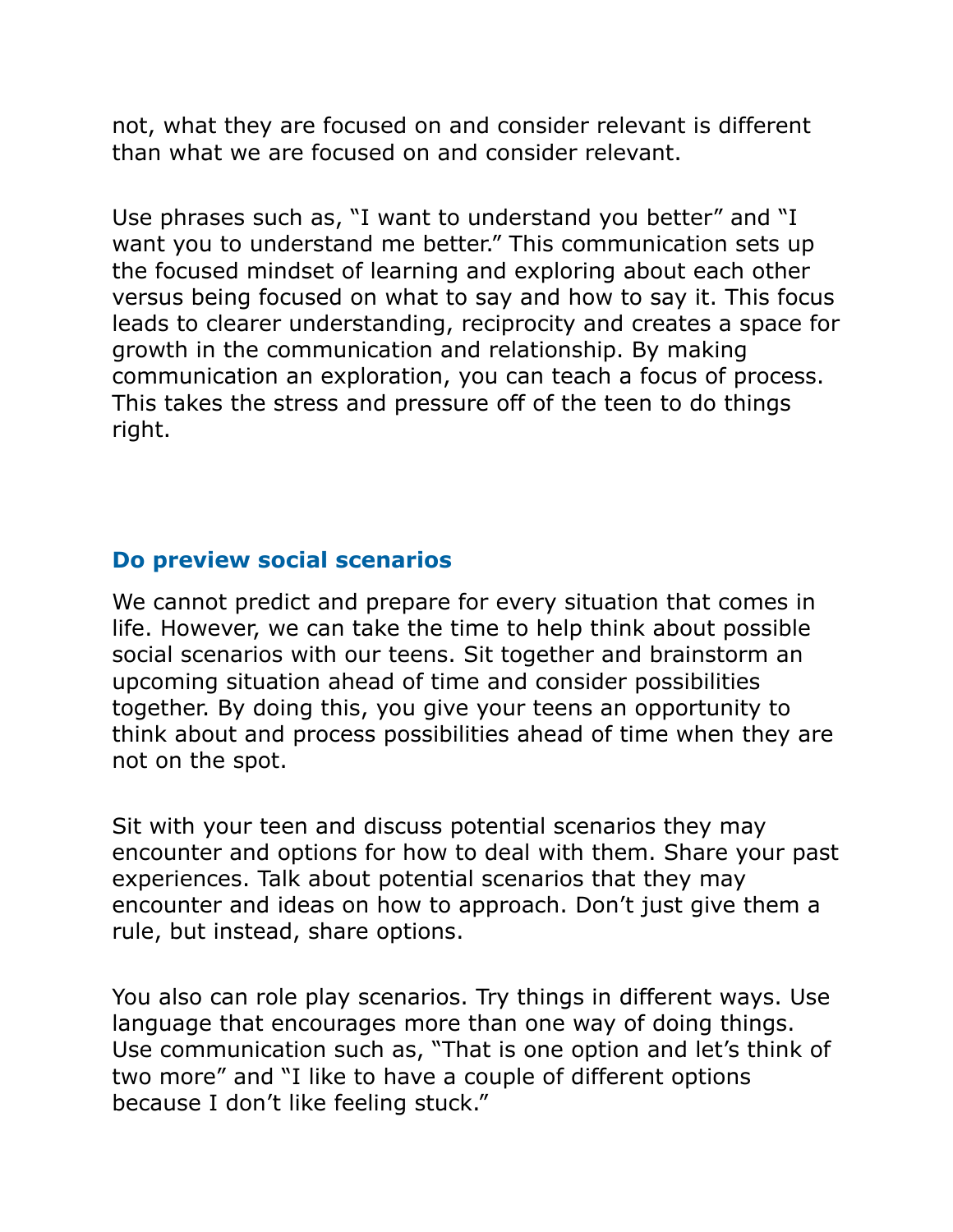#### **Do evaluate placement**

Individuals on the spectrum tend to be developmentally young from a social/emotional standpoint. Even though their chronological age is a specific number, their development in different areas is skewed. Some teens on the spectrum tend to feel more comfortable with people who are much older than they are, such as adults and seniors, or with younger people. This is due to the pace that these groups operate from, therefore affecting the level of competence a teen may feel. Adults will slow down more naturally to involve the teen than other teenagers might.

Be sure that the types of activities that your teen takes part in are not too high above their emotional level. While you don't want to place your teen in groups that are too young, sometimes looking at slightly younger in age groups can help gives teens the opportunity to interact at a pace that they can process and manage, therefore building some social confidence. The more that teens are in situations where they feel they cannot keep up, the likelier it is that they will develop depression, as well as a decrease in motivation and anxiety.

Deciding placement requires a balance of thought. It is important that you evaluate the situations your teen is in, such as school, social groups and church groups, and identify what is a good fit. You also want to include the teen as much as you can. While you need to evaluate some areas that they won't understand, you also need to take their input seriously. You don't want to put them in a place that feels uncomfortable.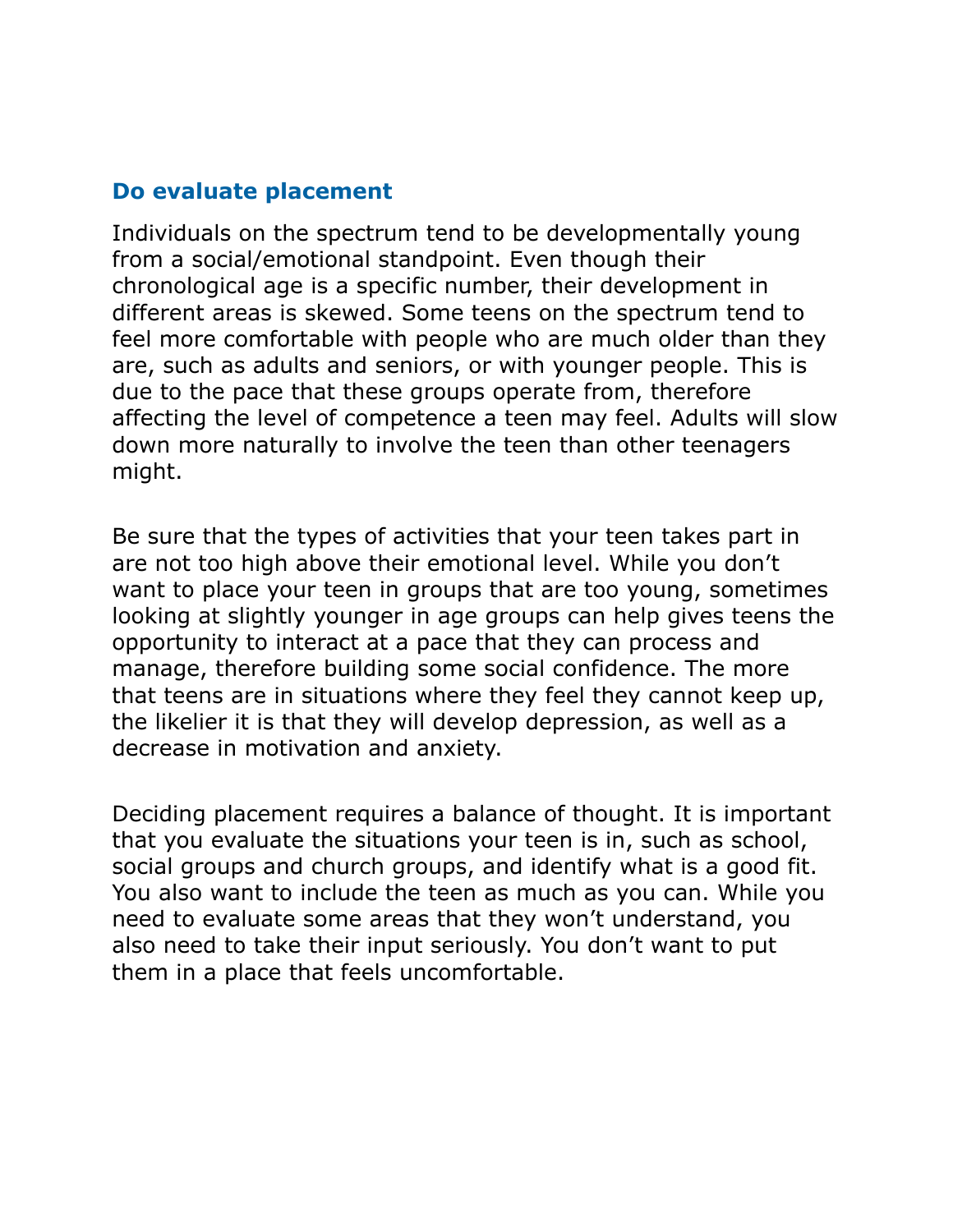## **Don't**

#### **Do not assume your teen understands**

It is easy for us to assume that the individual with ASD is focused on the same moment or context that we are at any given moment and vice versa. This tends to lead to conflict within communication, therefore leading to lack of trust on the part of the teen and frustration on the end of the parent. Don't assume that your teen understands the point that you are focused on because you have reasons in your mind for why you are doing it.

#### **Do not push kids to be like peers**

Development happens at its own pace. Expecting a person who is emotionally younger to jump to their chronological age rapidly is unrealistic and potentially damaging to the teen's confidence and view of themselves. Growth is a process. Every person (on and off the spectrum) is unique, has different strengths and weaknesses, and will accomplish different things in life at different times.

#### **Do not ignore or dismiss feelings of depression and anxiety**

Even if a teen is progressing developmentally and socially, many teens experience depression and anxiety. While some feelings of depression or anxiety are normal, it is important to monitor the level that your teen experiences these feelings. Don't ignore escalated signs of depression and anxiety surrounding the issue of friendships and relationships. They should be considered valid and addressed with a licensed professional if needed. Don't tell your teens that it is all in their head or that they should just deal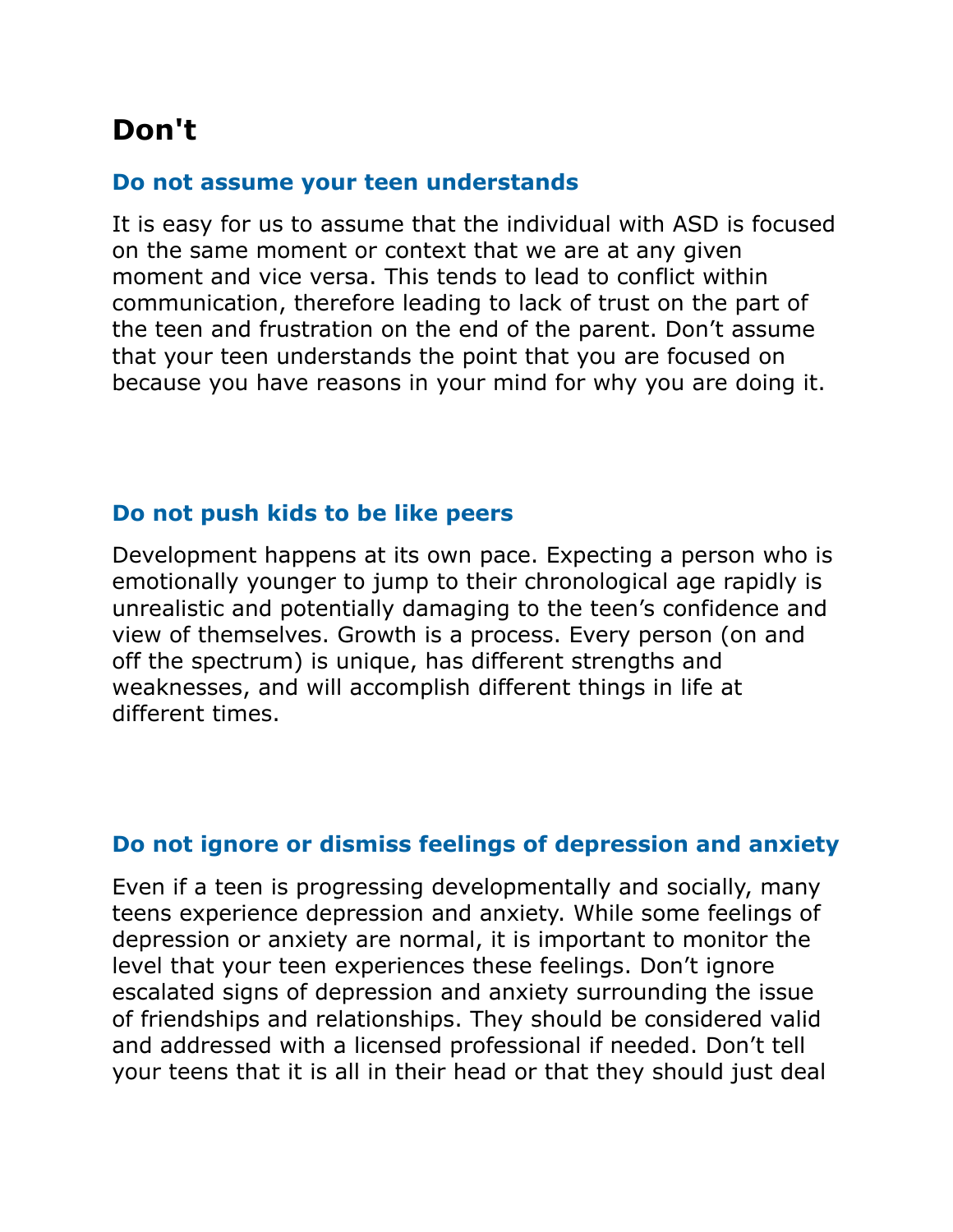with it. These conditions are real and must be treated appropriately.

#### **Do not believe that everything is ASD**

The teen years are a difficult time period for everyone--regardless of a diagnosis. For parents who have teens with **autism**, it can become fuzzy to clarify what is ASD and what is just 'normal' teen experience.

In the teens years, there are physical body changes, chemical changes and changes in the way school is conducted and structured. For any teen, there is a lot to sort out, feel and experience. Under the best of circumstances and abilities, a teen will experience different periods of stress and confidence issues, while having a strong desire to be social. Teens on the spectrum- while they experience the same physiological, physical and chemical changes--may have a harder time making sense of and accepting the changes and situations that come along with teen years. Look to books and information that focus on typical teen development. You can use this information to help your own teen. Use these resources to pick and choose from--and apply what is relevant to your teen.

This kind of balanced thinking will help you with your teen, not just in the teen years, but also into young adulthood. Many parents forget or don't know what is typical for an individual of these ages, as ASD tends to skew thinking and create more of a panic. Having realistic and healthy expectations, while helping your teen grow, is important. It's okay if your teen or young adult on the spectrum is a late bloomer. Viewing it this way removes some of the panic and allows more balanced thinking, as well as a pace that is conducive for the teen to keep up with.